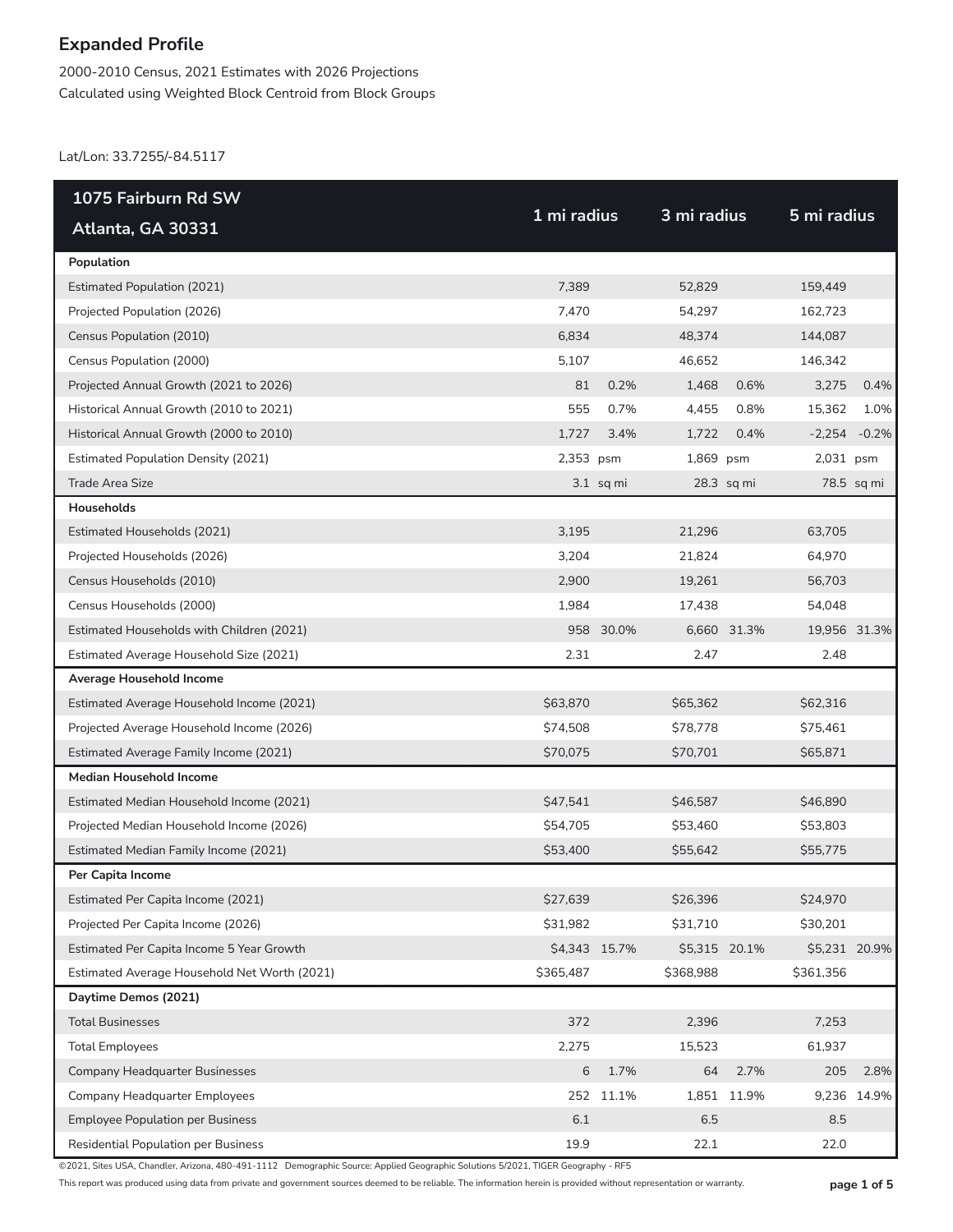2000-2010 Census, 2021 Estimates with 2026 Projections Calculated using Weighted Block Centroid from Block Groups

Lat/Lon: 33.7255/-84.5117

| 1075 Fairburn Rd SW                             |             |             |              |              |               |      |  |
|-------------------------------------------------|-------------|-------------|--------------|--------------|---------------|------|--|
| Atlanta, GA 30331                               | 1 mi radius |             | 3 mi radius  |              | 5 mi radius   |      |  |
| <b>Race &amp; Ethnicity</b>                     |             |             |              |              |               |      |  |
| White (2021)                                    | 379         | 5.1%        | 4,024        | 7.6%         | 15,799        | 9.9% |  |
| Black or African American (2021)                | 6,755       | 91.4%       |              | 45,922 86.9% | 133,304 83.6% |      |  |
| American Indian or Alaska Native (2021)         | 16          | 0.2%        | 131          | 0.2%         | 445           | 0.3% |  |
| Asian (2021)                                    | 53          | 0.7%        | 459          | 0.9%         | 1,953         | 1.2% |  |
| Hawaiian or Pacific Islander (2021)             | $6 -$       |             | $22 -$       |              | 49 -          |      |  |
| Other Race (2021)                               | 53          | 0.7%        | 1,032        | 2.0%         | 4,559         | 2.9% |  |
| Two or More Races (2021)                        | 128         | 1.7%        | 1,238        | 2.3%         | 3,338         | 2.1% |  |
| Not Hispanic or Latino Population (2021)        |             | 7,185 97.2% | 50,358 95.3% |              | 149,388 93.7% |      |  |
| Hispanic or Latino Population (2021)            | 204         | 2.8%        | 2,471        | 4.7%         | 10,061        | 6.3% |  |
| Not Hispanic or Latino Population (2026)        | 7,255       | 97.1%       |              | 51,713 95.2% | 152,414 93.7% |      |  |
| Hispanic or Latino Population (2026)            | 214         | 2.9%        | 2,584        | 4.8%         | 10,310        | 6.3% |  |
| Not Hispanic or Latino Population (2010)        |             | 6,734 98.5% | 46,497 96.1% |              | 135,079 93.7% |      |  |
| Hispanic or Latino Population (2010)            | 100         | 1.5%        | 1,877        | 3.9%         | 9,008         | 6.3% |  |
| Not Hispanic or Latino Population (2000)        |             | 5,078 99.4% |              | 45,342 97.2% | 141,233 96.5% |      |  |
| Hispanic or Latino Population (2000)            | 29          | 0.6%        | 1,310        | 2.8%         | 5,109         | 3.5% |  |
| Projected Hispanic Annual Growth (2021 to 2026) | 11          | 1.0%        | 113          | 0.9%         | 249           | 0.5% |  |
| Historic Hispanic Annual Growth (2000 to 2021)  | 174         | 28.3%       | 1,161        | 4.2%         | 4,952         | 4.6% |  |
| Age Distribution (2021)                         |             |             |              |              |               |      |  |
| Age Under 5                                     | 458         | 6.2%        | 3,423        | 6.5%         | 10,432        | 6.5% |  |
| Age 5 to 9 Years                                | 485         | 6.6%        | 3,401        | 6.4%         | 10,181        | 6.4% |  |
| Age 10 to 14 Years                              | 469         | 6.4%        | 3,325        | 6.3%         | 10,162        | 6.4% |  |
| Age 15 to 19 Years                              | 438         | 5.9%        | 3,126        | 5.9%         | 9,797         | 6.1% |  |
| Age 20 to 24 Years                              | 413         | 5.6%        | 3,113        | 5.9%         | 9,937         | 6.2% |  |
| Age 25 to 29 Years                              | 510         | 6.9%        | 3,549        | 6.7%         | 11,132        | 7.0% |  |
| Age 30 to 34 Years                              | 528         | 7.1%        | 3,451        | 6.5%         | 11,225        | 7.0% |  |
| Age 35 to 39 Years                              | 454         | 6.1%        | 3,157        | 6.0%         | 9,903         | 6.2% |  |
| Age 40 to 44 Years                              | 474         | 6.4%        | 3,156        | 6.0%         | 9,798         | 6.1% |  |
| Age 45 to 49 Years                              | 433         | 5.9%        | 3,101        | 5.9%         | 9,638         | 6.0% |  |
| Age 50 to 54 Years                              | 452         | 6.1%        | 3,204        | 6.1%         | 9,807         | 6.2% |  |
| Age 55 to 59 Years                              | 449         | 6.1%        | 3,215        | 6.1%         | 9,853         | 6.2% |  |
| Age 60 to 64 Years                              | 451         | 6.1%        | 3,224        | 6.1%         | 9,487         | 6.0% |  |
| Age 65 to 74 Years                              |             | 864 11.7%   |              | 6,241 11.8%  | 16,653 10.4%  |      |  |
| Age 75 to 84 Years                              | 376         | 5.1%        | 3,118        | 5.9%         | 8,522         | 5.3% |  |
| Age 85 Years or Over                            | 136         | 1.8%        | 1,023        | 1.9%         | 2,921         | 1.8% |  |
| Median Age                                      | 38.3        |             | 39.3         |              | 38.4          |      |  |
| <b>Gender Age Distribution (2021)</b>           |             |             |              |              |               |      |  |
| Female Population                               |             | 4,229 57.2% |              | 29,491 55.8% | 87,311 54.8%  |      |  |
| Age 0 to 19 Years                               |             | 913 21.6%   |              | 6,548 22.2%  | 20,199 23.1%  |      |  |
| Age 20 to 64 Years                              |             | 2,408 56.9% |              | 16,399 55.6% | 49,544 56.7%  |      |  |
| Age 65 Years or Over                            |             | 908 21.5%   |              | 6,544 22.2%  | 17,568 20.1%  |      |  |
| Female Median Age                               | 41.3        |             | 41.8         |              | 40.6          |      |  |
| Male Population                                 |             | 3,160 42.8% |              | 23,338 44.2% | 72,138 45.2%  |      |  |
| Age 0 to 19 Years                               |             | 938 29.7%   |              | 6,729 28.8%  | 20,373 28.2%  |      |  |
| Age 20 to 64 Years                              |             | 1,755 55.5% |              | 12,772 54.7% | 41,237 57.2%  |      |  |
| Age 65 Years or Over                            |             | 467 14.8%   |              | 3,838 16.4%  | 10,527 14.6%  |      |  |
| Male Median Age                                 | 34.7        |             | 36.3         |              | 35.9          |      |  |

©2021, Sites USA, Chandler, Arizona, 480-491-1112 Demographic Source: Applied Geographic Solutions 5/2021, TIGER Geography - RF5

This report was produced using data from private and government sources deemed to be reliable. The information herein is provided without representation or warranty. **page 2 of 5**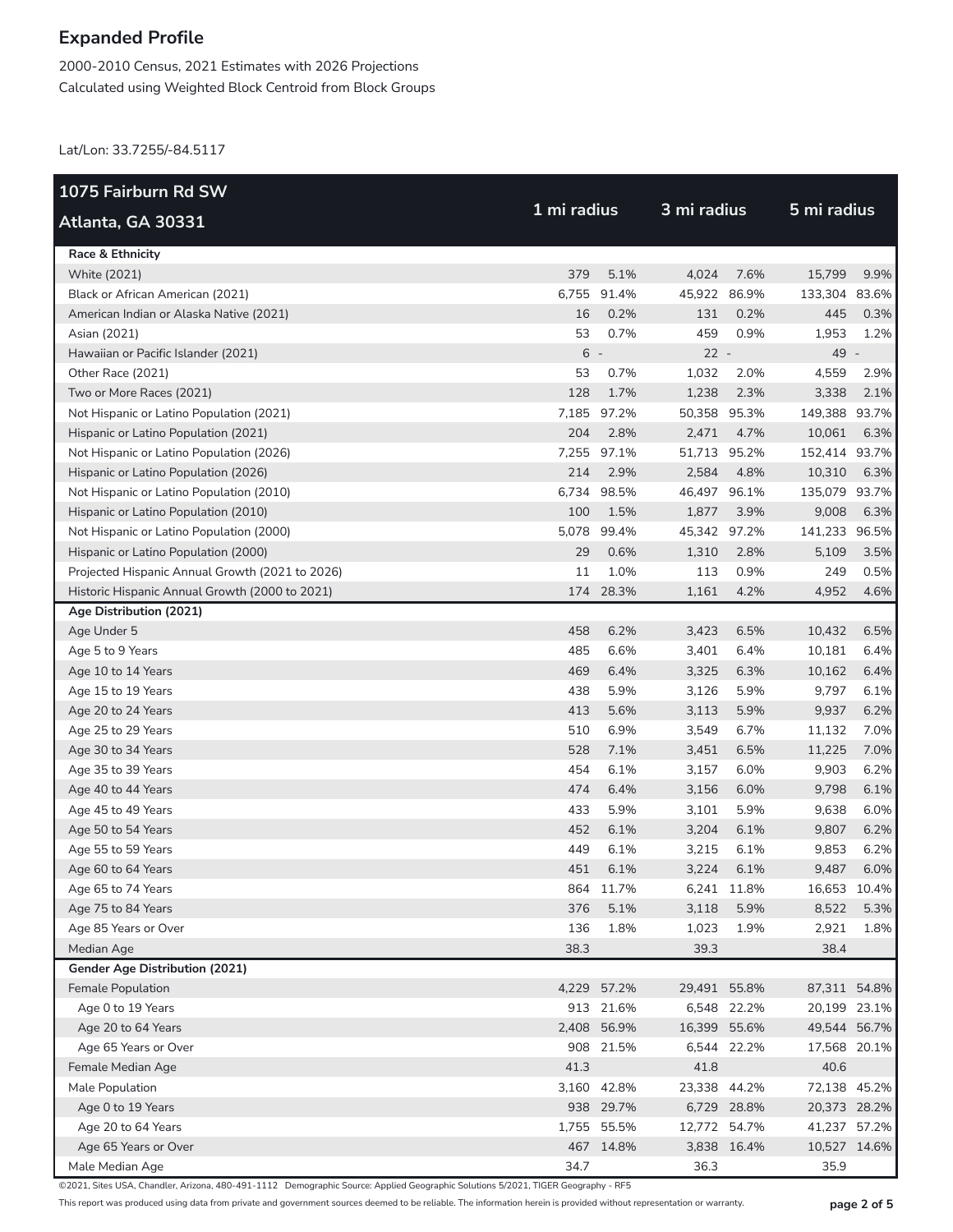2000-2010 Census, 2021 Estimates with 2026 Projections Calculated using Weighted Block Centroid from Block Groups

Lat/Lon: 33.7255/-84.5117

| 1075 Fairburn Rd SW                          |             |             |              |             |               |             |
|----------------------------------------------|-------------|-------------|--------------|-------------|---------------|-------------|
| Atlanta, GA 30331                            | 1 mi radius |             | 3 mi radius  |             | 5 mi radius   |             |
| Household Income Distribution (2021)         |             |             |              |             |               |             |
| HH Income \$200,000 or More                  | 146         | 4.6%        | 811          | 3.8%        | 2,259         | 3.5%        |
| HH Income \$150,000 to \$199,999             | 54          | 1.7%        | 612          | 2.9%        | 1,875         | 2.9%        |
| HH Income \$100,000 to \$149,999             | 195         | 6.1%        | 1,989        | 9.3%        | 6,258         | 9.8%        |
| HH Income \$75,000 to \$99,999               | 260         | 8.1%        | 1,968        | 9.2%        | 6,321         | 9.9%        |
| HH Income \$50,000 to \$74,999               |             | 778 24.4%   |              | 4,382 20.6% | 11,470 18.0%  |             |
| HH Income \$35,000 to \$49,999               |             | 588 18.4%   |              | 2,853 13.4% |               | 9,052 14.2% |
| HH Income \$25,000 to \$34,999               |             | 333 10.4%   |              | 2,165 10.2% |               | 7,178 11.3% |
| HH Income \$15,000 to \$24,999               |             | 422 13.2%   |              | 2,408 11.3% |               | 7,154 11.2% |
| HH Income Under \$15,000                     |             | 418 13.1%   |              | 4,108 19.3% | 12,138 19.1%  |             |
| HH Income \$35,000 or More                   |             | 2,023 63.3% | 12,615 59.2% |             | 37,235 58.4%  |             |
| HH Income \$75,000 or More                   |             | 656 20.5%   |              | 5,381 25.3% | 16,713 26.2%  |             |
| Housing (2021)                               |             |             |              |             |               |             |
| <b>Total Housing Units</b>                   | 3,467       |             | 23,415       |             | 71,978        |             |
| <b>Housing Units Occupied</b>                |             | 3,195 92.2% | 21,296 90.9% |             | 63,705 88.5%  |             |
| Housing Units Owner-Occupied                 |             | 1,293 40.5% | 10,358 48.6% |             | 29,310 46.0%  |             |
| Housing Units, Renter-Occupied               | 1,902       | 59.5%       | 10,938 51.4% |             | 34,395 54.0%  |             |
| Housing Units, Vacant                        | 272         | 8.5%        |              | 2,120 10.0% |               | 8,273 13.0% |
| <b>Marital Status (2021)</b>                 |             |             |              |             |               |             |
| Never Married                                |             | 3,584 60.0% | 23,327       | 54.7%       | 68,205 53.0%  |             |
| <b>Currently Married</b>                     |             | 1,221 20.4% |              | 8,572 20.1% | 27,743 21.6%  |             |
| Separated                                    | 183         | 3.1%        | 1,989        | 4.7%        | 6,206         | 4.8%        |
| Widowed                                      | 261         | 4.4%        | 2,835        | 6.6%        | 8,995         | 7.0%        |
| <b>Divorced</b>                              |             | 728 12.2%   |              | 5,956 14.0% | 17,524 13.6%  |             |
| Household Type (2021)                        |             |             |              |             |               |             |
| Population Family                            |             | 5,744 77.7% | 42,680 80.8% |             | 126,501 79.3% |             |
| Population Non-Family                        |             | 1,623 22.0% |              | 9,918 18.8% | 31,538 19.8%  |             |
| <b>Population Group Quarters</b>             | 22          | 0.3%        | 231          | 0.4%        | 1,409         | 0.9%        |
| <b>Family Households</b>                     |             | 1,802 56.4% | 13,023 61.2% |             | 37,935        | 59.5%       |
| Non-Family Households                        |             | 1,394 43.6% |              | 8,273 38.8% | 25,770 40.5%  |             |
| Married Couple with Children                 |             | 274 22.4%   |              | 2,075 24.2% |               | 6,452 23.3% |
| Average Family Household Size                | 3.2         |             | 3.3          |             | 3.3           |             |
| Household Size (2021)                        |             |             |              |             |               |             |
| 1 Person Households                          |             | 1,214 38.0% |              | 7,018 33.0% | 21,394 33.6%  |             |
| 2 Person Households                          |             | 891 27.9%   |              | 6,059 28.5% | 17,712 27.8%  |             |
| 3 Person Households                          |             | 474 14.8%   |              | 3,499 16.4% | 10,340 16.2%  |             |
| 4 Person Households                          |             | 319 10.0%   |              | 2,332 11.0% |               | 6,858 10.8% |
| 5 Person Households                          | 166         | 5.2%        | 1,283        | 6.0%        | 3,797         | 6.0%        |
| 6 or More Person Households                  | 131         | 4.1%        | 1,105        | 5.2%        | 3,603         | 5.7%        |
| <b>Household Vehicles (2021)</b>             |             |             |              |             |               |             |
| Households with 0 Vehicles Available         |             | 324 10.1%   |              | 3,680 17.3% | 12,043 18.9%  |             |
| Households with 1 Vehicles Available         |             | 1,751 54.8% |              | 9,486 44.5% | 28,368 44.5%  |             |
| Households with 2 or More Vehicles Available |             | 1,120 35.1% |              | 8,129 38.2% | 23,293 36.6%  |             |
| <b>Total Vehicles Available</b>              | 4,364       |             | 28,984       |             | 84,026        |             |
| Average Vehicles Per Household               | 1.4         |             | 1.4          |             | 1.3           |             |

©2021, Sites USA, Chandler, Arizona, 480-491-1112 Demographic Source: Applied Geographic Solutions 5/2021, TIGER Geography - RF5

This report was produced using data from private and government sources deemed to be reliable. The information herein is provided without representation or warranty. **page 3 of 5**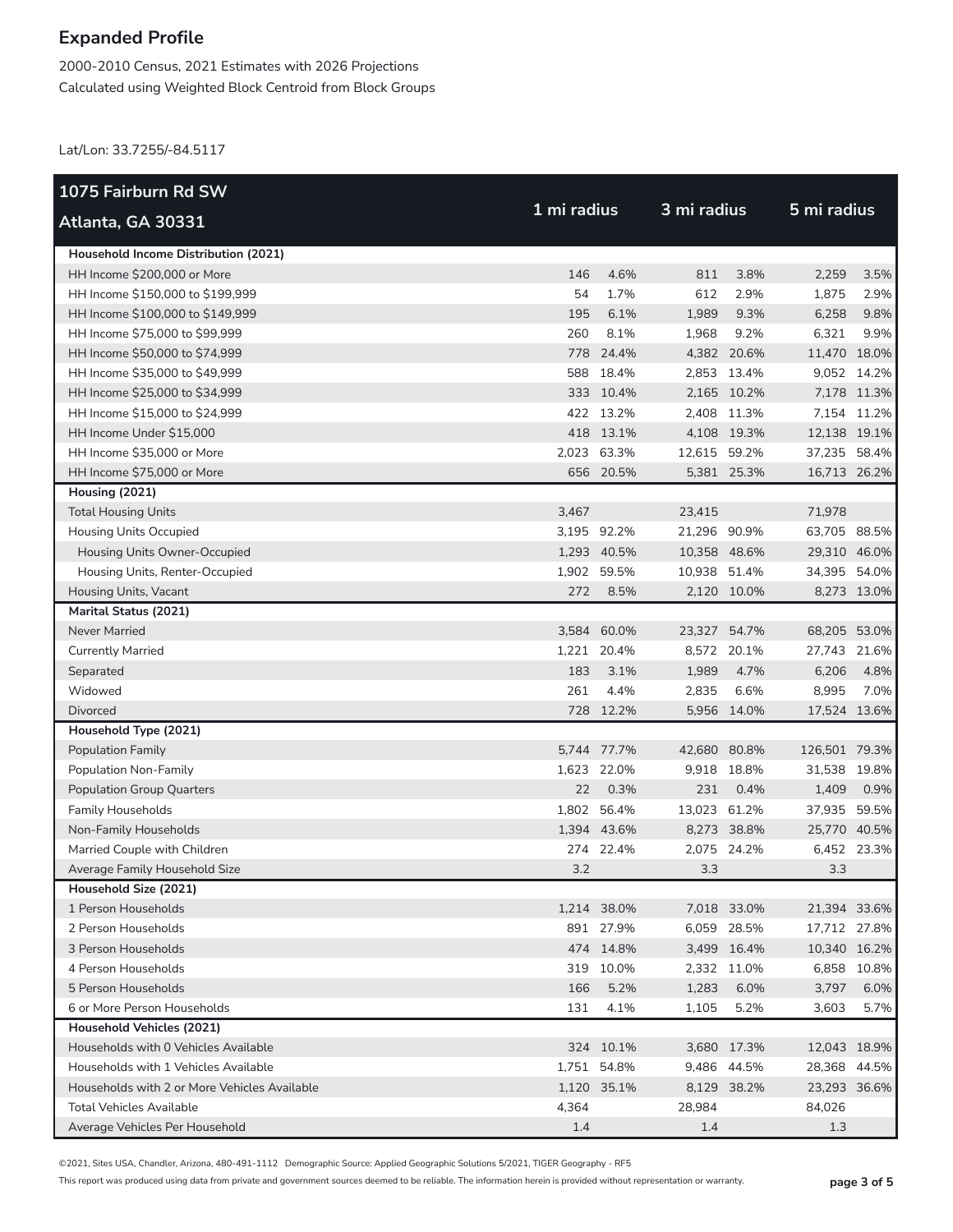2000-2010 Census, 2021 Estimates with 2026 Projections Calculated using Weighted Block Centroid from Block Groups

Lat/Lon: 33.7255/-84.5117

| 1075 Fairburn Rd SW                             |                |             |                  |             |                  |       |
|-------------------------------------------------|----------------|-------------|------------------|-------------|------------------|-------|
| Atlanta, GA 30331                               | 1 mi radius    |             | 3 mi radius      |             | 5 mi radius      |       |
| Labor Force (2021)                              |                |             |                  |             |                  |       |
| Estimated Labor Population Age 16 Years or Over | 5,904          |             | 42,143           |             | 127,056          |       |
| <b>Estimated Civilian Employed</b>              |                | 3,411 57.8% | 22,611 53.7%     |             | 71,369 56.2%     |       |
| <b>Estimated Civilian Unemployed</b>            | 235            | 4.0%        | 1,756            | 4.2%        | 5,055            | 4.0%  |
| <b>Estimated in Armed Forces</b>                |                |             | $31 -$           |             | 191              | 0.2%  |
| <b>Estimated Not in Labor Force</b>             |                | 2,257 38.2% | 17,744 42.1%     |             | 50,441 39.7%     |       |
| Unemployment Rate                               | 4.0%           |             | 4.2%             |             | 4.0%             |       |
| Occupation (2021)                               |                |             |                  |             |                  |       |
| Occupation: Population Age 16 Years or Over     | 3,411          |             | 22,611           |             | 71,369           |       |
| Management, Business, Financial Operations      |                | 719 21.1%   |                  | 4,093 18.1% | 11,917 16.7%     |       |
| Professional, Related                           |                | 873 25.6%   |                  | 5,315 23.5% | 16,505 23.1%     |       |
| Service                                         |                | 520 15.3%   |                  | 4,016 17.8% | 13,057 18.3%     |       |
| Sales, Office                                   |                | 756 22.2%   |                  | 5,124 22.7% | 15,366 21.5%     |       |
| Farming, Fishing, Forestry                      | $\overline{4}$ | 0.1%        | $14 -$           |             | 78               | 0.1%  |
| Construct, Extraction, Maintenance              | 124            | 3.6%        | 971              | 4.3%        | 3,822            | 5.4%  |
| Production, Transport Material Moving           |                | 414 12.1%   |                  | 3,078 13.6% | 10,623 14.9%     |       |
| <b>White Collar Workers</b>                     |                | 2,348 68.8% | 14,532 64.3%     |             | 43,788 61.4%     |       |
| <b>Blue Collar Workers</b>                      |                | 1,063 31.2% |                  | 8,079 35.7% | 27,581           | 38.6% |
| <b>Consumer Expenditure (2021)</b>              |                |             |                  |             |                  |       |
| <b>Total Household Expenditure</b>              | \$164.98 M     |             | \$1.11B          |             | \$3.2 B          |       |
| Total Non-Retail Expenditure                    | \$87.47 M      |             | 53.0% \$585.92 M |             | 52.9% \$1.7 B    | 53.0% |
| <b>Total Retail Expenditure</b>                 | \$77.52 M      |             | 47.0% \$520.89 M |             | 47.1% \$1.51 B   | 47.0% |
| Apparel                                         | \$5.73 M       |             | 3.5% \$38.61 M   |             | 3.5% \$112 M     | 3.5%  |
| Contributions                                   | \$5.13 M       |             | 3.1% \$34.58 M   |             | 3.1% \$99.5 M    | 3.1%  |
| Education                                       | \$4.55 M       |             | 2.8% \$31.43 M   |             | 2.8% \$91.24 M   | 2.9%  |
| Entertainment                                   | \$8.98 M       |             | 5.4% \$60.95 M   |             | 5.5% \$175.99 M  | 5.5%  |
| Food and Beverages                              | \$24.63 M      |             | 14.9% \$165.13 M |             | 14.9% \$478.08 M | 14.9% |
| Furnishings and Equipment                       | \$5.59 M       |             | 3.4% \$37.93 M   |             | 3.4% \$109.5 M   | 3.4%  |
| Gifts                                           | \$3.89 M       |             | 2.4% \$26.12 M   |             | 2.4% \$75.27 M   | 2.4%  |
| <b>Health Care</b>                              | \$14.23 M      |             | 8.6% \$95.34 M   |             | 8.6% \$274.55 M  | 8.6%  |
| <b>Household Operations</b>                     | \$6.38 M       |             | 3.9% \$42.94 M   |             | 3.9% \$123.93 M  | 3.9%  |
| Miscellaneous Expenses                          | \$3.11 M       |             | 1.9% \$20.84 M   |             | 1.9% \$60.19 M   | 1.9%  |
| Personal Care                                   | \$2.2 M        |             | 1.3% \$14.84 M   |             | 1.3% \$42.93 M   | 1.3%  |
| Personal Insurance                              | \$1.06 M       |             | 0.6% \$7.31 M    |             | 0.7% \$21.05 M   | 0.7%  |
| Reading                                         | \$358.16K      |             | 0.2% \$2.4 M     |             | 0.2% \$6.92 M    | 0.2%  |
| Shelter                                         | \$35.38 M      |             | 21.4% \$236.06 M |             | 21.3% \$684.64 M | 21.4% |
| Tobacco                                         | \$1.15 M       |             | 0.7% \$7.49 M    |             | 0.7% \$21.75 M   | 0.7%  |
| Transportation                                  | \$29.75 M      |             | 18.0% \$199.57 M |             | 18.0% \$576.58 M | 18.0% |
| <b>Utilities</b>                                | \$12.84 M      |             | 7.8% \$85.25 M   |             | 7.7% \$246.47 M  | 7.7%  |
| <b>Educational Attainment (2021)</b>            |                |             |                  |             |                  |       |
| Adult Population Age 25 Years or Over           | 5,126          |             | 36,440           |             | 108,940          |       |
| Elementary (Grade Level 0 to 8)                 | 117            | 2.3%        | 925              | 2.5%        | 3,906            | 3.6%  |
| Some High School (Grade Level 9 to 11)          | 325            | 6.3%        |                  | 3,692 10.1% | 9,996            | 9.2%  |
| High School Graduate                            |                | 1,410 27.5% | 11,102 30.5%     |             | 32,010           | 29.4% |
| Some College                                    |                | 1,153 22.5% |                  | 6,778 18.6% | 21,486 19.7%     |       |
| Associate Degree Only                           | 336            | 6.5%        | 2,826            | 7.8%        | 8,082            | 7.4%  |
| <b>Bachelor Degree Only</b>                     |                | 988 19.3%   | 6,050            | 16.6%       | 19,611 18.0%     |       |
| Graduate Degree                                 |                | 798 15.6%   |                  | 5,066 13.9% | 13,849           | 12.7% |

©2021, Sites USA, Chandler, Arizona, 480-491-1112 Demographic Source: Applied Geographic Solutions 5/2021, TIGER Geography - RF5

This report was produced using data from private and government sources deemed to be reliable. The information herein is provided without representation or warranty. **page 4 of 5**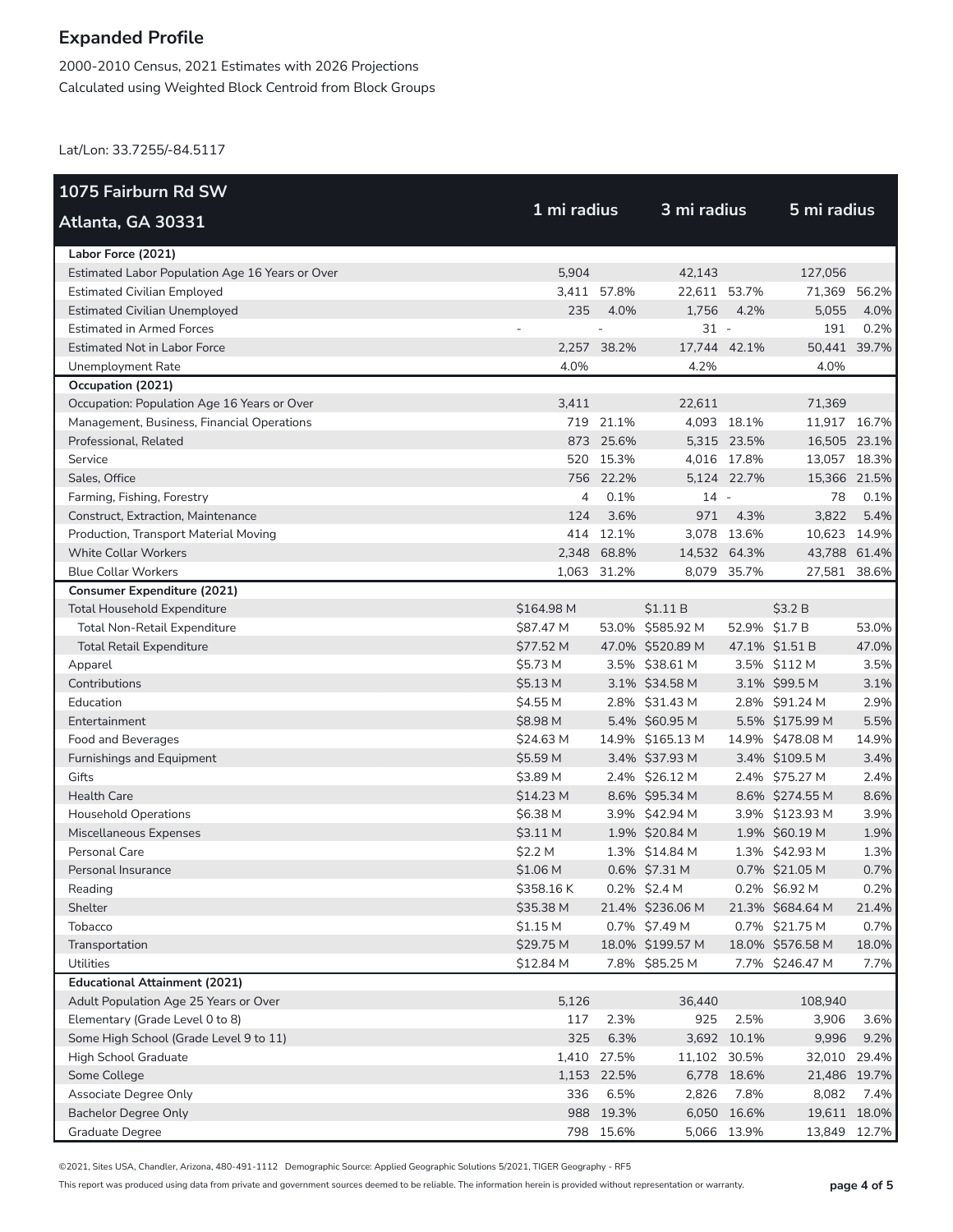2000-2010 Census, 2021 Estimates with 2026 Projections Calculated using Weighted Block Centroid from Block Groups

Lat/Lon: 33.7255/-84.5117

| 1075 Fairburn Rd SW                     |             |             |              |             |              |             |
|-----------------------------------------|-------------|-------------|--------------|-------------|--------------|-------------|
| Atlanta, GA 30331                       | 1 mi radius |             | 3 mi radius  |             | 5 mi radius  |             |
| Units In Structure (2021)               |             |             |              |             |              |             |
| 1 Detached Unit                         |             | 1,203 41.5% | 11,155 57.9% |             | 34,156 60.2% |             |
| 1 Attached Unit                         | 256         | 8.8%        | 1,049        | 5.4%        | 3,409        | 6.0%        |
| 2 to 4 Units                            | 191         | 6.6%        | 883          | 4.6%        | 3,076        | 5.4%        |
| 5 to 9 Units                            |             | 454 15.6%   |              | 2,483 12.9% | 6,564        | 11.6%       |
| 10 to 19 Units                          |             | 595 20.5%   |              | 2,548 13.2% |              | 6,799 12.0% |
| 20 to 49 Units                          | 177         | 6.1%        | 769          | 4.0%        | 2,084        | 3.7%        |
| 50 or More Units                        | 276         | 9.5%        | 2,023        | 10.5%       |              | 5,833 10.3% |
| Mobile Home or Trailer                  | 37          | 1.3%        | 353          | 1.8%        | 1,579        | 2.8%        |
| <b>Other Structure</b>                  | 5           | 0.2%        | 32           | 0.2%        | 206          | 0.4%        |
| Homes Built By Year (2021)              |             |             |              |             |              |             |
| Homes Built 2010 or later               | 219         | 7.6%        | 1,445        | 7.5%        | 4,998        | 8.8%        |
| Homes Built 2000 to 2009                |             | 1,036 35.7% |              | 3,997 20.8% | 11,829 20.9% |             |
| Homes Built 1990 to 1999                |             | 435 15.0%   |              | 2,860 14.8% |              | 7,062 12.5% |
| Homes Built 1980 to 1989                | 245         | 8.4%        |              | 1,936 10.1% |              | 5,755 10.1% |
| Homes Built 1970 to 1979                |             | 436 15.0%   |              | 2,790 14.5% |              | 7,612 13.4% |
| Homes Built 1960 to 1969                |             | 457 15.7%   |              | 4,667 24.2% | 11,538 20.3% |             |
| Homes Built 1950 to 1959                | 241         | 8.3%        |              | 2,499 13.0% |              | 8,590 15.1% |
| Homes Built Before 1949                 | 128         | 4.4%        | 1,102        | 5.7%        |              | 6,321 11.1% |
| Home Values (2021)                      |             |             |              |             |              |             |
| Home Values \$1,000,000 or More         | 35          | 2.7%        | 305          | 2.9%        | 858          | 2.9%        |
| Home Values \$500,000 to \$999,999      |             | 215 16.7%   |              | 1,282 12.4% |              | 3,372 11.5% |
| Home Values \$400,000 to \$499,999      | 66          | 5.1%        | 658          | 6.4%        | 1,852        | 6.3%        |
| Home Values \$300,000 to \$399,999      | 98          | 7.6%        |              | 1,315 12.7% |              | 3,905 13.3% |
| Home Values \$200,000 to \$299,999      | 349         | 27.0%       |              | 2,023 19.5% |              | 5,786 19.7% |
| Home Values \$150,000 to \$199,999      |             | 201 15.5%   |              | 1,634 15.8% |              | 5,066 17.3% |
| Home Values \$100,000 to \$149,999      |             | 186 14.3%   |              | 1,849 17.8% |              | 4,428 15.1% |
| Home Values \$70,000 to \$99,999        | 84          | 6.5%        | 664          | 6.4%        | 1.742        | 5.9%        |
| Home Values \$50,000 to \$69,999        | 10          | 0.8%        | 159          | 1.5%        | 523          | 1.8%        |
| Home Values \$25,000 to \$49,999        | 38          | 2.9%        | 257          | 2.5%        | 883          | 3.0%        |
| Home Values Under \$25,000              | 11          | 0.8%        | 213          | 2.1%        | 896          | 3.1%        |
| Owner-Occupied Median Home Value        | \$220,630   |             | \$220,318    |             | \$217,940    |             |
| Renter-Occupied Median Rent             | \$848       |             | \$794        |             | \$838        |             |
| Transportation To Work (2021)           |             |             |              |             |              |             |
| Drive to Work Alone                     |             | 2,653 71.1% | 18,182 68.4% |             | 55,101 68.5% |             |
| Drive to Work in Carpool                | 307         | 8.2%        | 1,898        | 7.1%        | 5,971        | 7.4%        |
| Travel to Work by Public Transportation | 250         | 6.7%        |              | 3,395 12.8% | 10,836 13.5% |             |
| Drive to Work on Motorcycle             | 10          | 0.3%        | $22 -$       |             | $30 -$       |             |
| Walk or Bicycle to Work                 | 58          | 1.6%        | 402          | 1.5%        | 1,180        | 1.5%        |
| <b>Other Means</b>                      | 73          | 2.0%        | 370          | 1.4%        | 1,465        | 1.8%        |
| Work at Home                            |             | 380 10.2%   | 2,297        | 8.6%        | 5,869        | 7.3%        |
| Travel Time (2021)                      |             |             |              |             |              |             |
| Travel to Work in 14 Minutes or Less    | 334         | 8.9%        | 2,236        | 8.4%        | 7,553        | 9.4%        |
| Travel to Work in 15 to 29 Minutes      |             | 1,101 29.5% |              | 6,660 25.1% | 21,879       | 27.2%       |
| Travel to Work in 30 to 59 Minutes      |             | 1,257 33.7% |              | 7,719 29.1% | 25,430 31.6% |             |
| Travel to Work in 60 Minutes or More    | 371         | 9.9%        |              | 4,077 15.3% | 11,444 14.2% |             |
| Average Minutes Travel to Work          | 27.7        |             | 33.0         |             | 31.8         |             |

©2021, Sites USA, Chandler, Arizona, 480-491-1112 Demographic Source: Applied Geographic Solutions 5/2021, TIGER Geography - RF5

This report was produced using data from private and government sources deemed to be reliable. The information herein is provided without representation or warranty. **page 5 of 5**